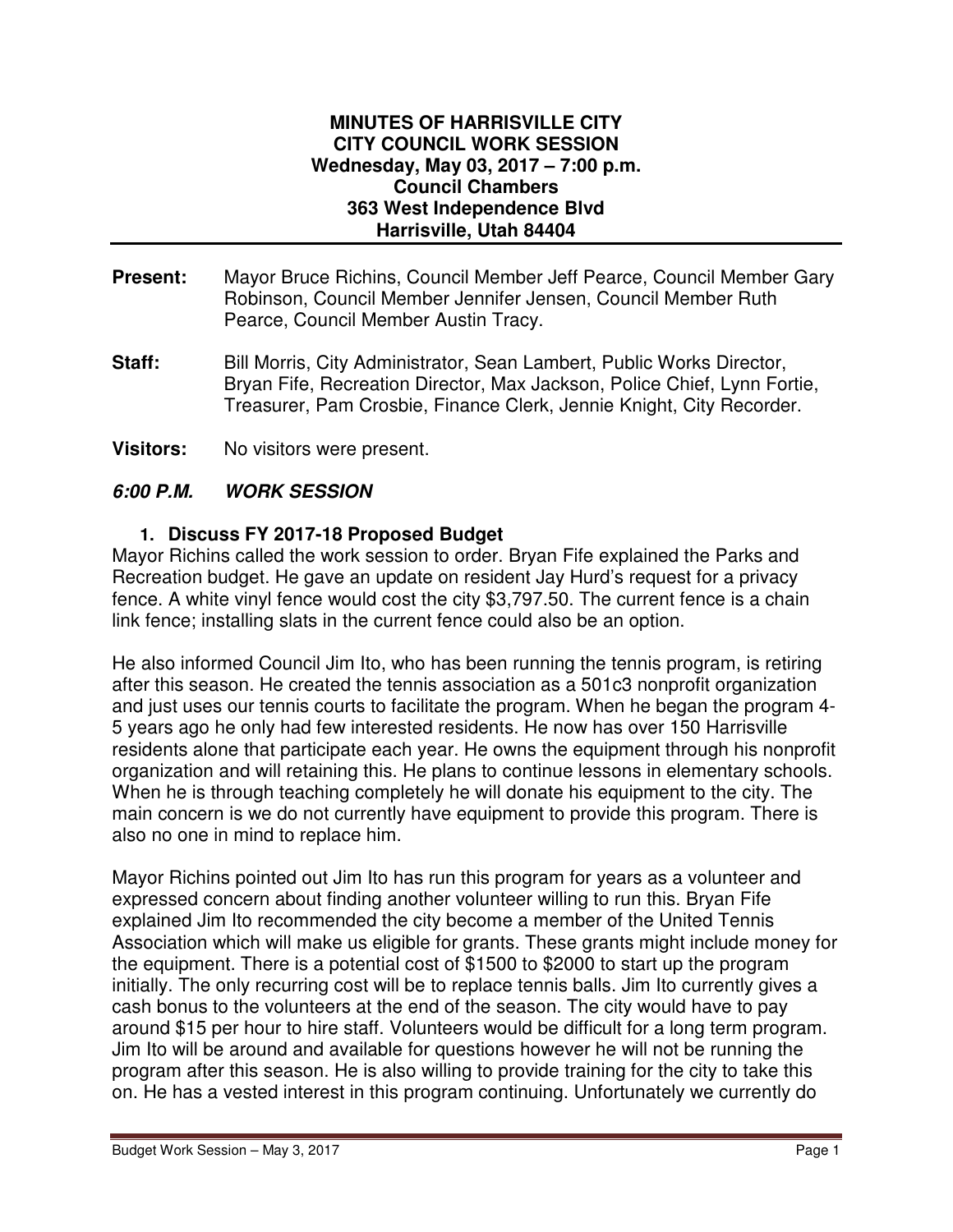not have anything in place to keep the program running and this was just brought to his attention this afternoon therefore he has not had time to review the possibilities.

Bryan Fife reminded Council in February he mentioned he would like to expand the recreation program. He has since been approached by an individual who is interested in helping create a summer kids program. She just graduated with a degree in exercise science and would like to help get kids more involved in the outdoors beyond traditional sports. They have begun discussions regarding age divisions, cost, etc, similar to what Jim Ito did with the tennis program. He would like to hire her to run a children's summer camp which would include activities like a fishing club, Arbor Day tree planting celebration and other similar activities. They have designed a paper program with an outline of activities. They will start with advertisement and move into an open registration period for two weeks. There is not a lot of time this year so they would like to open registration as soon as possible. Camps begin right after school ends and end right before school begins. The program would guarantee six weeks of activities on Tuesdays and Thursdays. They anticipate around 25-50 participants. He is approaching Council regarding the suggested fee amount. He realizes Council subsidizes the recreation budget through the general fund and would like them to help decide the fee. All participants would receive a t-shirt, bottled water, and camp supplies. He reviewed the cost breakdown for the program. He feels it is important to pay this individual running the program based on her experience. He has projected \$14 per hour for six weeks. He has already included in the recreation budget for two part time seasonal staff at minimum wage. If Council decides to move forward with this program, we need to have flexibility to hire more help, as long as he stays within the budget. Supply costs are based on length of the program. He reviewed the costs approximating \$6,153 for a twelve week program. He recognizes Council may have concerns with how to fund this program when the budget has a lack of funds. He is proposing using the existing part time seasonal budget since he has extreme difficulty filling this position for April, May and September; once school ends he is able to fill this. This proposal would not necessarily impact the budget since these funds already exist. He can staff and run the program with existing funds with exception to the \$800 supply budget. He feels we have the ability to make this work.

Council Member Jensen asked how many kids they anticipate for participation. Bryan Fife said likely 45 kids per week; 15 in each age group. Estimated fees might pay for the program. Bryan Fife would like to provide this program without costing the city any money. He created a short job description and put together a summer flyer to distribute in the schools. He was pleased he had someone approach him and offer to run the program. Council Member Jensen said there are waiting lists for these types of programs. Mayor Richins asked what the entry fees are in other cities. Council Member Jensen explained they vary depending on the class being offered. She expressed her agreement with offering this program. She feels like residents will like this option. Bryan Fife explained the rest of the recreation budget is fairly cut and dry. There are no major changes from last year. He slightly increased where he went over in the current budget. One area that was updated is his overtime budget. He found out his overtime was being paid out of public works. He now has his own overtime budget line item. This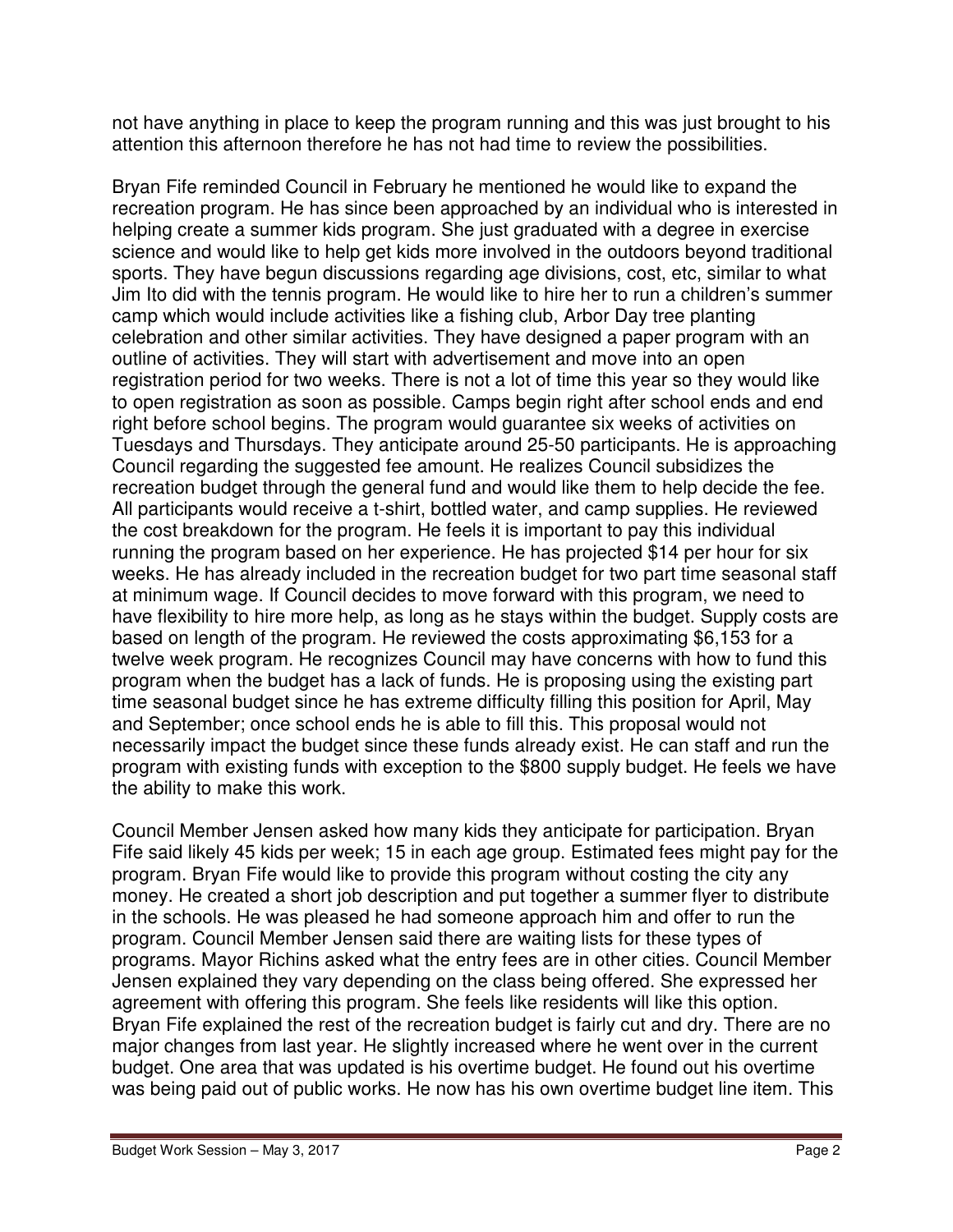is mostly to address the issue when schools shut down over the holidays during the basketball season, Majestic Elementary requires a city staff member to be present during practices.

Bryan Fife also mentioned his travel and training line item increased slightly due to new per diem rates. Pam Crosbie explained it was brought to her attention we have not been following our per diem policy which states we must use the IRS guidelines for per diem. When she checked the rates this doubled the per diem per day to \$51 instead of \$24. Mayor and Council gave a brief discussion about the possibility of changing this policy to lower the rates. Pam Crosbie said no employees have had an issue in the past with the lower rates. Bill Morris explained the rates have not increased in years. Bryan Fife said he is happy to leave the same amount in recreation with no increase.

Other recreation budget items are fairly consistent. Costs for building reservations were reviewed. Bryan Fife explained he must budget according to worst case scenario in some circumstances. Council Member Jensen asked if recreation participation increased. Bryan Fife responded basketball increased but baseball/softball decreased slightly with the new changes with coaching. He bumped up the jerseys line item because he almost ran out this year. Membership dues increased due to changes with Sportsites. This is now an annual fee of \$2000 which is marginally higher that what we have been paying. Sportsites takes their cut of the registration fees and then pays the remittance to the city. Council Member Robinson asked what this provides the city. Bryan Fife said online registration for recreation. Bill Morris said the city uses Sportsites for all recreation registration fees. Council Member Jensen said this is paying for itself with the recreation numbers. Lynn Fortie said he would have to combine several accounts to provide the recreation revenue. Bill Morris estimated the city receives approximately \$29,000 in revenue in contrast to the \$2000 expenditure. Mayor Richins pointed out the ease of using this site. Council Member Jensen confirmed this saying once individual information is input it remains from year to year. Bill Morris reminded Council we would have to hire another employee to cover registration without this. Mayor Richins informed Council he cut the Heritage Days budget to \$7,500. Council Member Jensen expressed concern with being able to run this for that amount. Mayor Richins said this is up for discussion. Bryan Fife said there is a \$500 breakfast included that he can remove. He urged Council to let staff know what they are expecting. Bryan Fife included a list of possible cuts. One being Christmas lights. The current installation process is rather dangerous and he worries about employee safety. Mayor and Council briefly discussed this. Bryan Fife also mentioned playground wood chips will be installed in one of the parks as an Eagle Scout project. The city will just cover the cost of delivery for the wood chips. Sand is quickly becoming an issue with kids putting this down and clogging drains. The list includes good projects but he will leave it up to Council to decide what to include and what to eliminate.

Lynn Fortie reviewed the remaining budget items including Capital Projects Fund. With the tentative budget scheduled for adoption next week, he tried to prepare this so Council can make any changes they see fit. He also reviewed the sewer fund, storm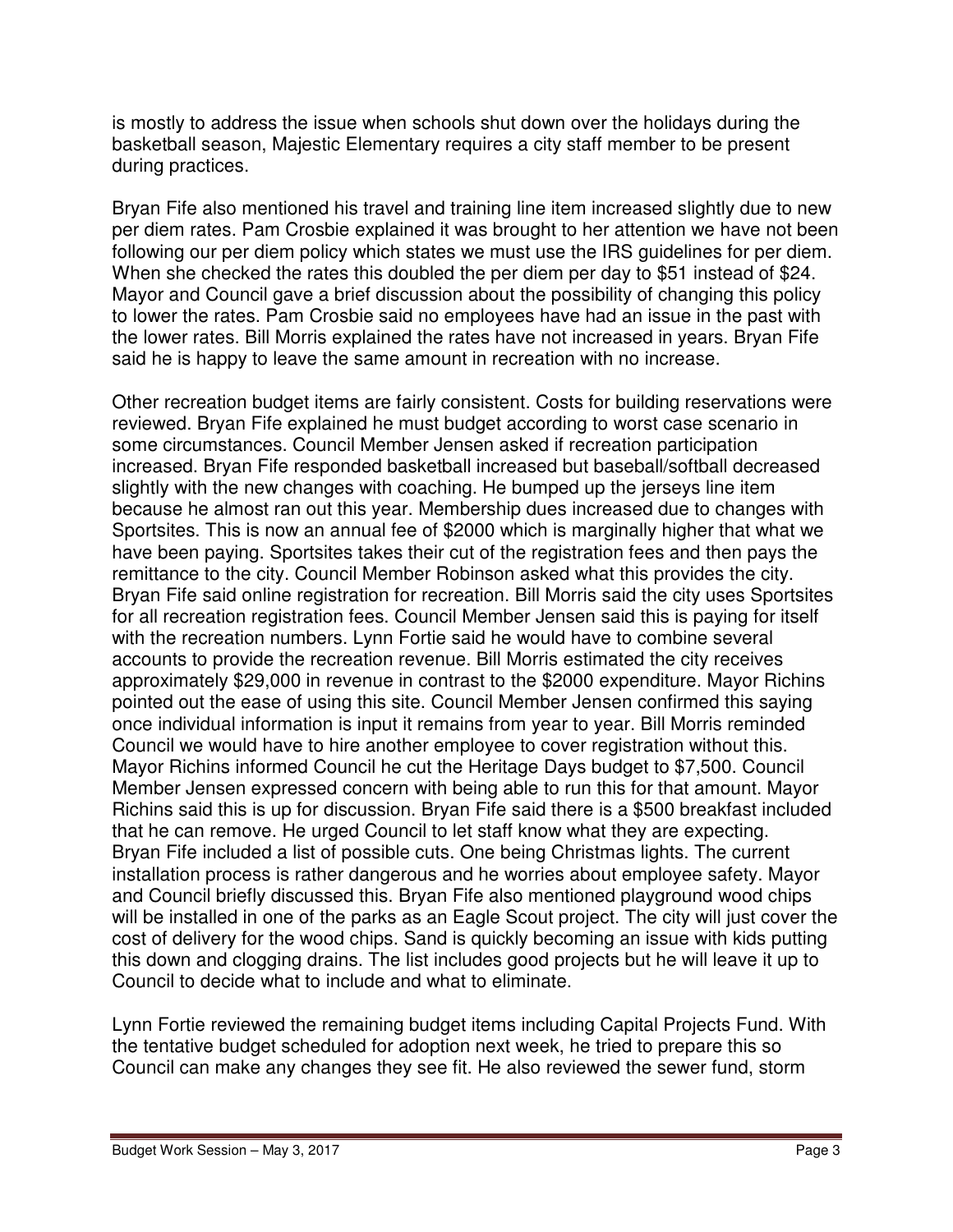water, and garbage funds. He reminded Council the expenditure of these funds is specifically controlled.

Lynn Fortie reviewed the motor pool. He explained that purchases are made out of the motor pool and then payments are made from the appropriate departments. He noted the vehicles still making payments to the motor pool. Most of this money paid into the motor pool comes from the general fund but some is from storm water. Council Member J. Pearce asked how the deficit at the transfer station will affect us. Mayor Richins informed Council this is being passed on to Waste Management. Weber County Transfer Station has been operating in the red for quite some time. There is a total of \$2.6 million that needs to be paid back to the county enterprise fund. This was originally approved to be paid back within 10 years and now it has been changed to five years. Mayor Richins explained the mayors throughout the county have really held the commissioner's feet to the fire on this issue but with two commissioners being new they have not really had time to grasp what was happening. Mayors from all cities have been very vocal about this. It does not feel right and there was no interlocal agreement however the money must be paid back. Council Member Robinson asked how they can demand the money without an interlocal agreement. Mayor Richins explained the cost will be passed on to Waste Management. Council Member Jensen commented that seems like a huge sum to be paid over five years. Mayor and Council discussed how any enterprise fund should be audited and how the county could have missed this, no one knows. Council Member Jensen asked how much each city will pay. Mayor Richins said he is looking to get this information shortly from Waste Management. He said he sent out the nine page power point presentation given to WACOG. Council Member Robinson asked if the county uses an auditor. Bill Morris said he believes this is done in house. He explained the comptroller is taking a more active role and they have seen a difference with animal control already.

Council Member Robinson asked for a balance sheet. Lynn Fortie explained the audit report includes this information. Also the monthly report contains the totals as well. Council Member Robinson said this should be part of the projected balance sheet. Lynn Fortie said he can just take the financial that he provides each month to show this information.

Sean Lambert explained he has a letter of intent from West Bountiful for the sale of the 2008 Bobtail truck. The deadline to order the new truck is tomorrow. They are able to sell the truck for \$70,000 and buy a truck with a dump bead and snow plow for the same amount of money. There is already a sander available for a new truck. He is seeking permission on the sale of the truck and order of a new truck.

Lynn Fortie explained there is a short fall of \$172,439. The tentative budget is showing reserves to cover the expenditures as the budget sits right now. This is also only showing the financials through March of 2017 and there are three more months of the current fiscal year. The projected budget surplus for the current fiscal year is \$105,952 if the revenues and expenditures hold through the end of the year. That would easily cover the shortfall from the projected year's budget. He explained if the year ended right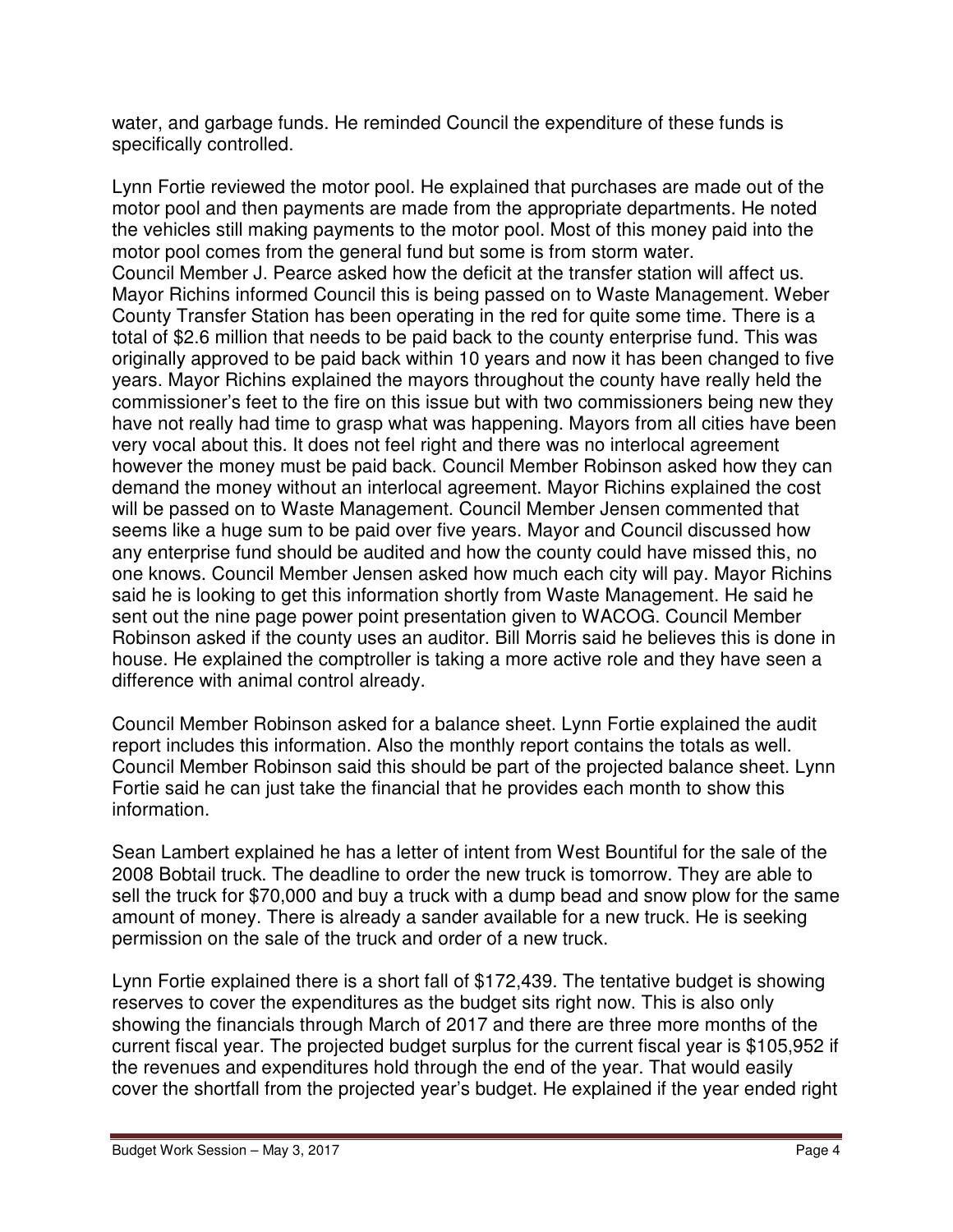now that is how much would go into the reserve. The Council could then take this money out to cover the shortfall. Bill Morris also suggested increasing building permits based on Council passing the mixed-use ordinance last week. There are now several opportunities for more building permit revenue. That additionally increases plan check fees.

Mayor Richins reviewed the changes that he and Lynn Fortie made which include increasing building permit revenue and state liquor funds. Mayor Richins questioned whether we need to include the bank fees. Lynn Fortie said we still have some expenditure from this item. Computer equipment includes a note for the new copy machine.

Mayor Richins mentioned the new proposal for animal control. He decreased this to \$35,000 with the yearly and long term commitments. Pam Crosbie said they bill quarterly for services, shelter, and the bond. Council Member Robinson asked what the length is for the bond payments. Bill Morris said 20 years total but he cannot remember the starting year. Max Jackson expressed he has a lot of questions about the new proposal. Mayor Richins asked if the police travel and training could be reduced again to \$7,500. Max Jackson said the Lexipol training gives our officers the required training hours which in turn keeps the city in compliance. The more educated the officers are on the policy the less likely we are to have problems. They can receive the training and not have to leave the city. Max Jackson explained Lexipol as a training method on the policy manual and he feels it is a really good program. Pam Crosbie said the Utah Local Government Trust requires the policy have Lexipol in order to qualify for the safety grant. Max Jackson explained he feels that Lexipol helps us have reduced insurance premiums and have better training and less liability. Mayor Richins said he is only speaking of the Lexipol enhancement under the training budget. Max Jackson noted that it can be cut if the Council opted to do so.

Gasoline was reduced from \$30,000 to \$20,000. Mayor and Council agreed to reduce the supplies and equipment line to \$4,000. Max Jackson said they can do that and worst case scenario they will go over budget. Mayor Richins commented he understands that unforeseen things come up. Max Jackson said that is why the motor pool fund makes sense, because when something happens the money is already in place.

Council Member Robinson asked about alcohol enforcement by highway safety. Council Member Jensen pointed out the alcohol and beer tax is a separate line item. Max Jackson explained the beer tax money must be justified for enforcement, prosecution, and equipment. They use a formula based on population, alcohol sales places, and number of alcohol related citations issued. Highway safety gives money for shifts. When it comes to the general fund bookkeeping, these must be separated out. So far, we have received enough money coming in from safety grants to cover these shifts. In turn we are going to fund the body cameras and dash cameras from money through grants. In the past we have paid out of one and now we must show them separately. We are allowed to use the beer tax money for technology. Council Member Robinson asked if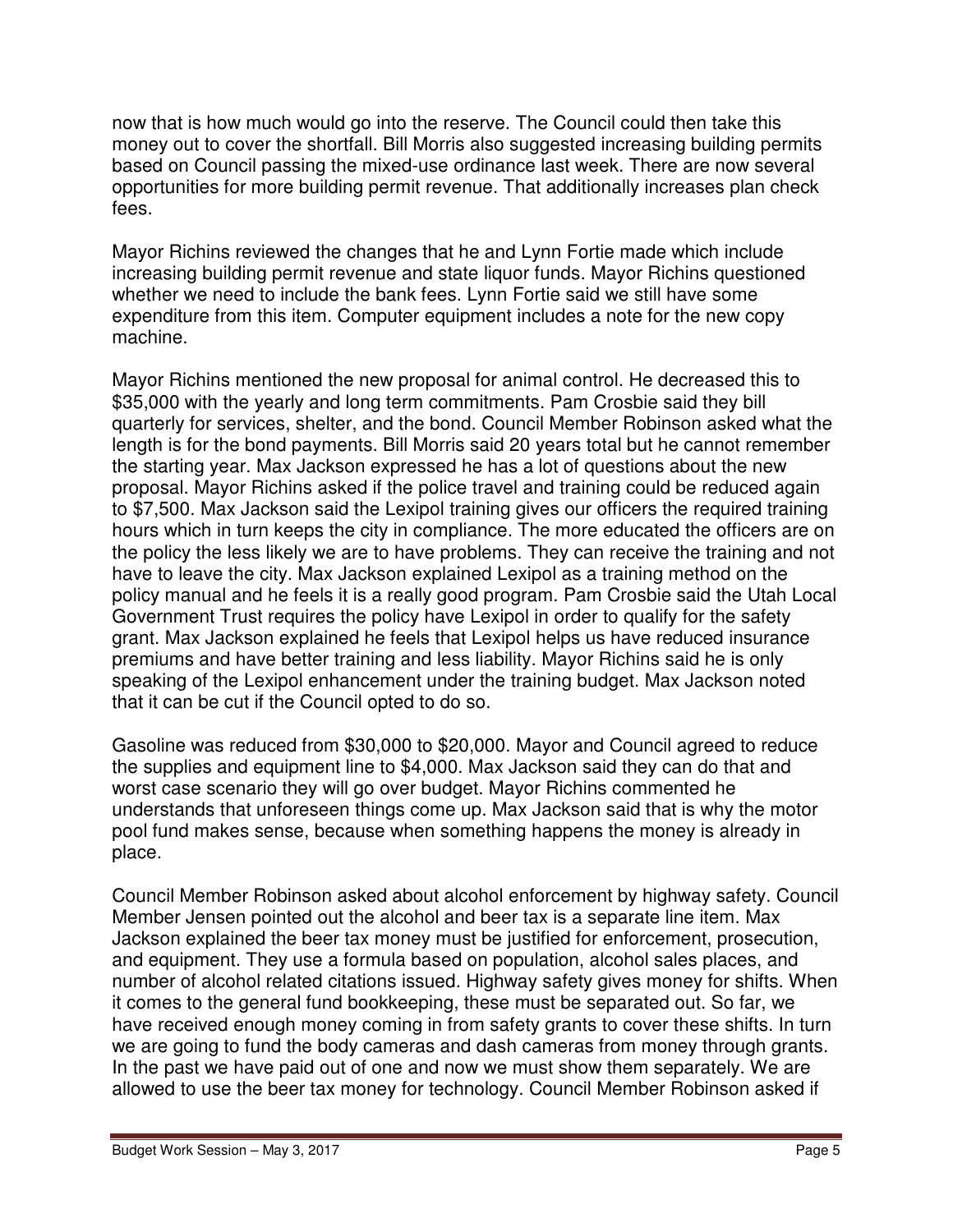an enterprise fund can be setup. Bill Morris said this does not meet the requirements for enterprise funds. Lynn Fortie pointed out they spend this money every year. Max Jackson said they must spend this money or it will be given to another city. A state tax impound is done for each DUI. For a short period of time the car becomes property of the state. Fees are around \$400 per vehicle to release the vehicle from impound. The state then pays for the safety shifts out of this money. Lynn Fortie pointed out this is straight reimbursement. Council Member R. Pearce asked why more money hasn't been spent out of this budget. Council Member Jensen asked if they are the same. Pam Crosbie said this payment is a payroll action. She explained this account was setup after the money had been paid out of the other budget line item. Mayor Richins said officers are required to keep separate time cards for these shifts. Max Jackson pointed out even chiefs are allowed to cover these shifts.

Mayor Richins asked why the plan check fees were not spent. Pam Crosbie clarified that was previously paid to Ken Martin and is now included in Sean Lambert's salary. Mayor Richins said he reduced the public works travel and training back down to \$3,000 and equipment repair and maintenance to \$14,000. Council Member Jensen asked if this can be reduced to \$10,000. Sean Lambert said this is to cover a blown transmission or other large repair that may be necessary over the year. Council Member Tracy asked with the maintenance of the old street sweeper now being removed, if the line item could be reduced. Sean Lambert explained street sweeper maintenance comes from storm water funding. They are in need of new tires for two trucks but they can possibly purchase those out of this year's budget. Council Member J. Pearce asked if the trucks are still under warrantee. Sean Lambert said only two trucks are under warrantee. He said he would rather cut the tractor from the budget than the equipment. Although they have to work on the tractor every time they use it, he would rather remove the new tractor from the proposed budget. There are too many unknowns about the equipment and he also covers the equipment for parks as well.

Mayor Richins said he reduced the building and maintenance back to \$9,500. Sean Lambert said that is fine although he worries about the age of the furnaces at the cabin and city hall. Mayor Richins asked why no money has been spent out of sidewalk repairs. Sean Lambert explained they have had one repair so far and they are planning more with the warmer weather.

Lynn Fortie asked if they still need a part time employee. Sean Lambert said this is for helping Dan during the summer months to cover building maintenance and the restrooms at the parks. There was a high turnover rate last year that affected this. Historically this has been spent.

Council Member Jensen said the average increase for benefits is over 10% for Ogden and North Ogden. Bill Morris said Marriott-Slaterville increased 9%. Mayor Richins asked what is the ratio for employee contribution on benefits in Ogden. Council Member Jensen said this depends on the plan selected but employee contribution is 80/20. Council Member Robinson asked if the snow plow budget could be reduced. Sean Lambert pointed out we started this winter with a full salt pile and there is nothing left.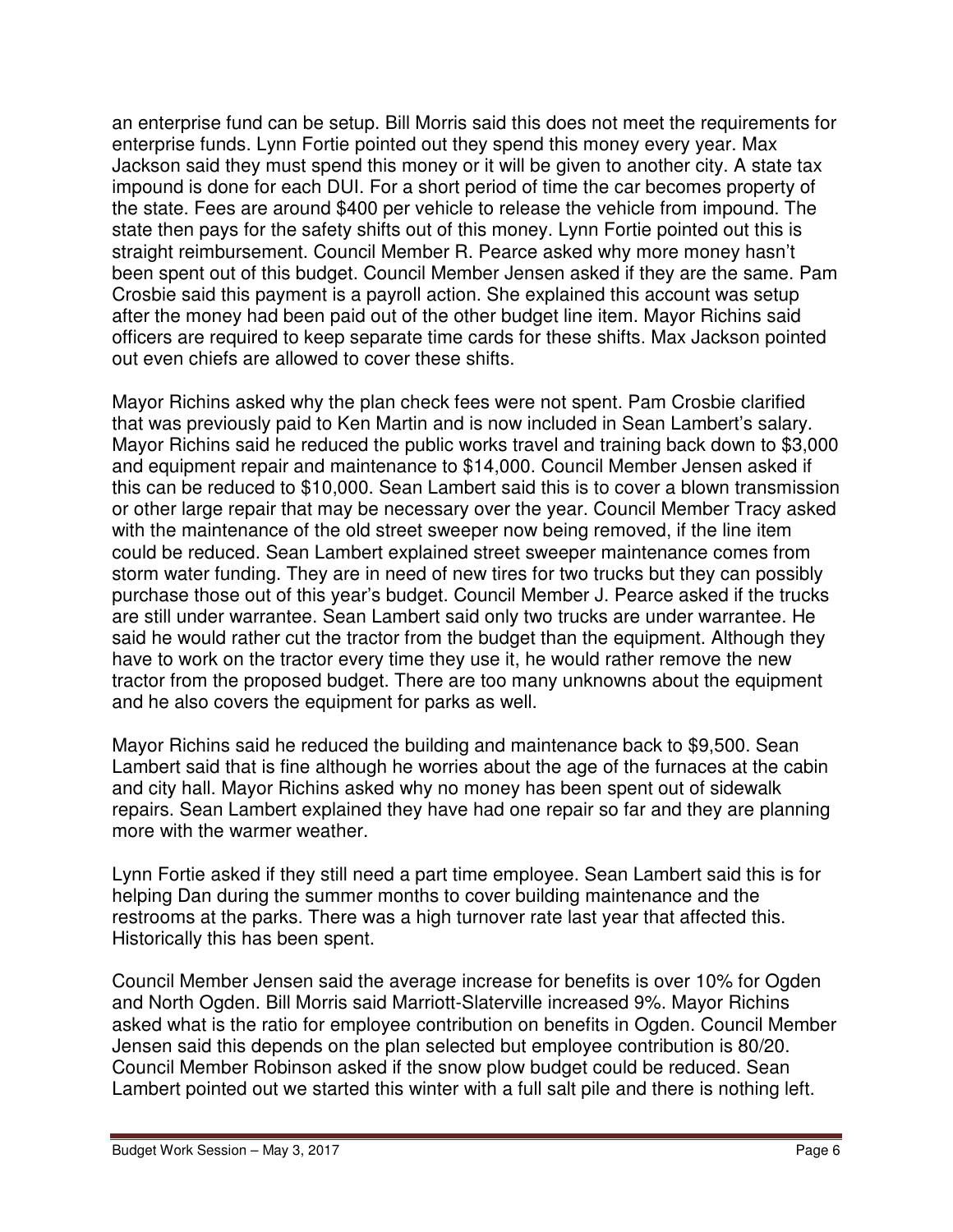They will have to replace this but there was no salt available after this season. He does not know how the next winter will fare but he would like to leave this. Bryan Fife said field maintenance could be reduced. Moving baseball/softball games up this year hurt us. We did not use all of this because we did not have staff but he recommended reducing this by \$1,000. Also the splash pad can be reduced to \$6,000. Mayor pointed out the Rocky Mountain Power issue from last season. Bryan Fife said he suggested a contingency for the splash pad in case of an incident but will not be including that.

Mayor Richins said he reduced the Heritage Days budget to \$7,500. Bryan Fife said there is little reserve to make sure things are covered. Council Member Jensen asked how much he has budgeted for the 5K. Bryan Fife said he could reduce the amount for the 5K. Mayor Richins pointed out this is up to Council. Council Member Jensen said only \$5,400 was spent last year. Council Member Tracy pointed out this was a half day celebration. Bryan Fife said preliminary numbers are at \$8,000. Mayor and Council agreed to \$9,000 for Heritage Days.

Council Member Robinson asked about books and membership fees. Bryan Fife again explained this is the Sportsites subscription fee. Council Member Robinson suggested increasing recreation fees. Bill Morris pointed out this is a \$400 difference from last year. Bryan Fife agreed to revisit the fee schedule and suggesting setting the fee schedule based on age brackets. Council Member Jensen asked for Bryan Fife to collect surrounding cities fee schedules. Bryan Fife said he has this information already. Council Member Robinson asked if we charge a non resident fee. Bryan Fife explained he often has to enlist more players to fill teams and feels this is inappropriate to solicit more players and make them pay a non resident fee. Council Member Robinson suggested we cancel age groups that don't have enough players. Council Members Jensen and Tracy disagreed. Bryan Fife said he does not want to penalize those kids that want to play and sign up on time. Bill Morris suggested drafting a new fee resolution towards the end of June.

Mayor Richins challenged Council to review all the budget details and bring any suggestions next week so the tentative budget can pass. Council Member R. Pearce suggested department heads make cuts to any items they can. Bryan Fife commented he has made as many cuts as possible. Mayor Richins said Lynn Fortie broke down the proposed merit increase and each percentage of increase is a cost of \$13,500. He asked Pam Crosbie to find out the potential savings of an 80/20 employee benefit contribution rate. Council Member Jensen said she would like to know how much this will cost each employee. Max Jackson pointed out the police department just lost another officer to Pleasant View this week. They are offering more money and he understands why they leave. He strongly suggested not cutting into employee benefits. Council Member Robinson said he feels there is no loyalty; people do not even stay for money. Max Jackson stressed the cost of training new officers and the impact this has in the long run. Council Member Jensen said the city needs to look out for employees. She pointed out in the case of a disaster, the city would not want to have unseasoned employees who may not have any experience dealing with issues that arise. She feels